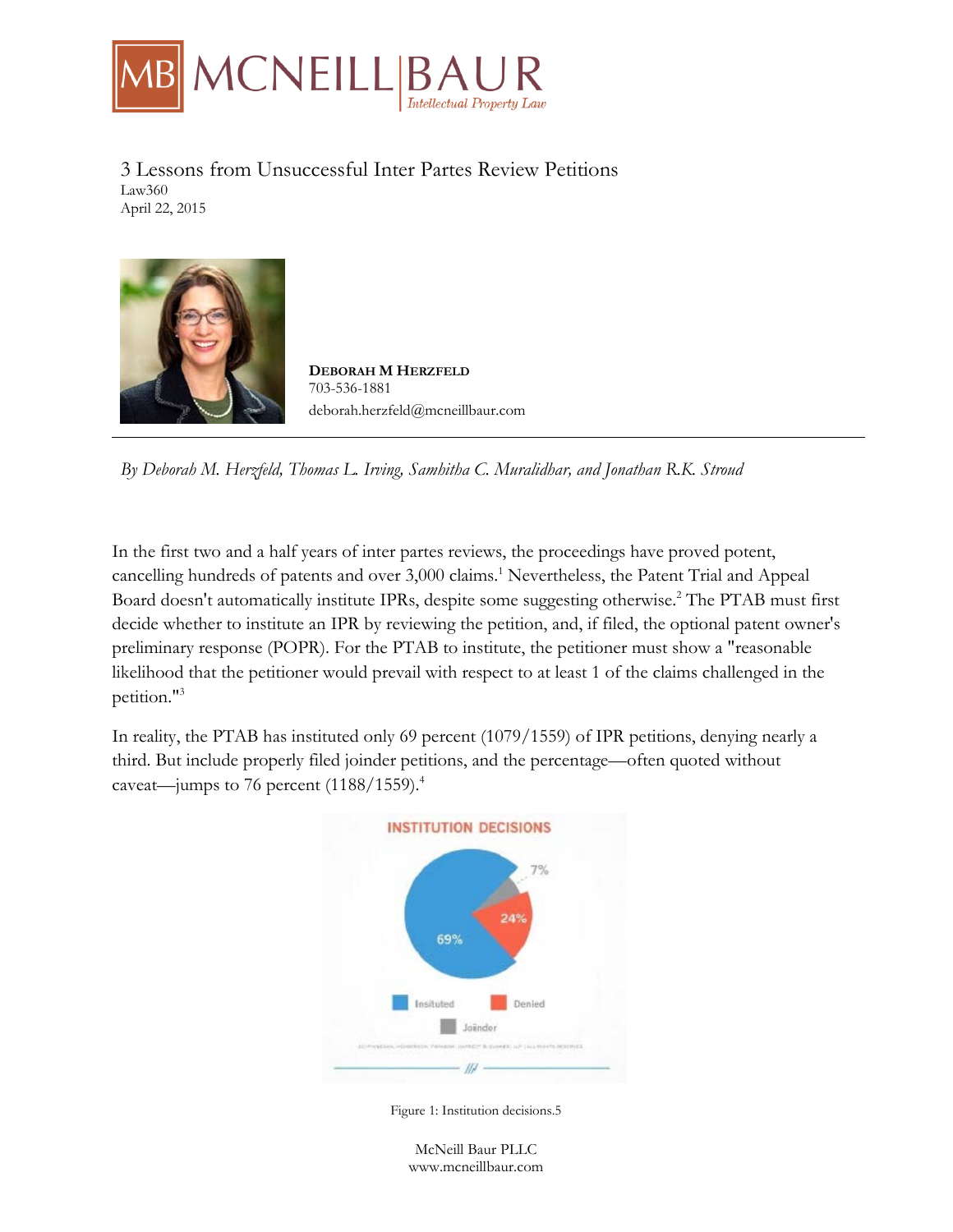To be sure, the threshold showing does not seem to be an overwhelming hurdle to vault. The board has found unpatentable a majority of the claims it has considered: 73 percent (2497/3425).6 Any patent owner's first goal should be to prevent IPR institution, if possible. So what can patent owners do to increase their chances that the PTAB will deny petitions filed against them?

## **1. Recommendation: File Only Forward-Looking Specifications and Claims**

Once someone files an IPR petition and the board grants it a filing date, $^7$  patent owners have only three months to prepare an optional POPR.<sup>8</sup> Therefore, earning IPR denials begins early, during claim and specification drafting.

The importance of claim and specification drafting is heightened because the ability to amend claims in IPRs has been virtually nonexistent. In the first 224 IPR final written decisions,<sup>9</sup> it appears that substitute claims were considered in about 26 percent (59/224) of these cases, with only three cases allowing substitute claims (1.3 percent, three out of 224 cases overall; 5 percent in three out of 59 cases in which substitute claims were considered).<sup>10</sup>

Patent owners have particular challenges arguing claim construction in a POPR (and during an IPR). The PTAB uses the "broadest reasonable interpretation" (BRI) claim construction standard,<sup>11</sup> whereas a district court applies the narrower Phillips standard. While it is in patent owner's interest to have the board adopt a BRI that does not lead to the board holding claims unpatentable, they still must think about infringement. This can be challenging because in a POPR or during IPR, patent owners will have to propose claim constructions without the benefit of discovery regarding the petitioner's potentially infringing product. When drafting claim language and the specification, patent owners should try to lay the foundation for desired claim construction positions—in either forum.

This will mean following fundamental drafting principles, such as checking to define and use consistently important claim terminology. It may also mean using "patent profanity"—i.e., claim terms normally best avoided<sup>12</sup>—for "critical" embodiments that could put limits on a broad but "reasonable" construction, and could be advantageous to patent owners,<sup>13</sup> while maintaining claims to other embodiments without profanity to preserve a broad, fully supported claim scope for infringement.

Patent owners should draft the specification with multiple embodiments to mirror and support a range of claim scopes, from broad to narrow. Patents with several claims of varying claim scope are more likely to have one or more claims survive IPR—thus preserving patent term. Ideally, the patent should include broad claims for infringement and "picture" claims covering, at a minimum, literal infringement. The narrower claims, assuming that they will be infringed, likely provide strong patentability positions both during prosecution and IPR trial, as it may be more difficult to find prior art that discloses, teaches or suggests their narrow limitations. And the broader claims can offer context for claim interpretation of the narrower claims, and protect the invention from designaround variants.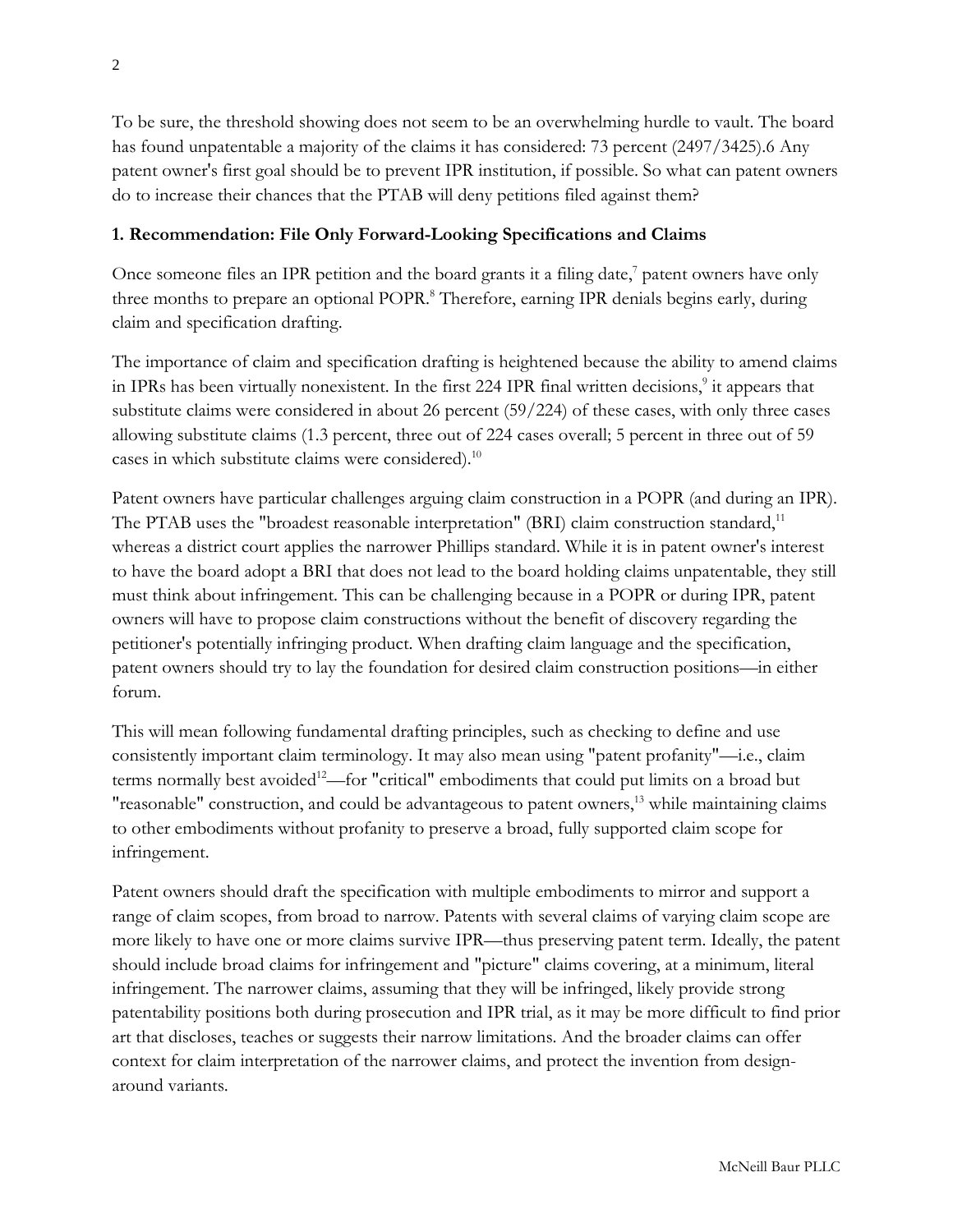The first inter partes review decided and appealed, *Garmin Int'l Inc. v. Cuozzo Speed Technologies LLC*, IPR2012-00001,<sup>14</sup> highlights why patent owners should include a narrow claim with written description support in the specification. There, the board denied a motion to amend seeking substitute claims because none of the original claims covered any embodiment that would be within the scope of the proposed substitute claim.<sup>15</sup> Had Cuozzo included both broad independent claims and other narrow claims covering more specific embodiments (with corresponding written description support), Cuozzo might have had an original claim it could have relied on, eliminating the need to amend the claims entirely, or making it more likely that the board would grant their motion to amend, whether in IPR or reissue practice.

### **2. Recommendation: Practice Forward-Looking Prosecution**

Pursuing and maintaining child applications after issuance of a parent patent has long been good practice to pursue additional claim scope. Now, keeping a family member alive can also help a patent owner facing IPR.<sup>16</sup> This can involve re-examination, reissue and continuation practice. For example, if PTAB does not allow a patent owner to enter a particular proposed substitute claim, as long as the subject of the proposed substitute claim is patentably distinct from any canceled claims, the proposed claim could still be pursued in a pending family member, reissue or other examination proceeding.17

And ongoing prosecution can be important to the IPR and ongoing litigation as well—evidence and arguments submitted during the prosecution of other applications in the family chain can be introduced and relied upon in a POPR or patent owner response to a patent undergoing IPR.18

To be sure, an IPR can only be instituted under 35 U.S.C. §§ 102 and 103 over patents and printed publications. However, §112 issues may be raised in a petitioner's challenge to a claim's entitlement to a priority date to bring in an additional reference, and the board may find the claims too ambiguous to construe, and deny institution—a pyrrhic victory, for obvious reasons.19 Patent owners can use careful drafting to try to avoid such support problems.

And then there are the ways to show claims would not have been obvious. Exercising caution, patent owners can submit carefully considered declarations, putting more in the record during prosecution—which may benefit the patent in the face of an IPR challenge. Consider submitting solid arguments and/or declarations during prosecution—arguments and declarations supporting §112 and §103 positions. By board rule, in the POPR, a patent owner cannot "present new testimony evidence beyond that already of record."20 But they are permitted to point to any evidence of record in the prosecution history and any other relevant publicly available documents.<sup>21</sup>

For example, in *Omron Oilfield & Marine Inc. v. Varco LP*, IPR2013-00265, the patent owner in its POPR referred to objective evidence of nonobviousness (here, commercial success) submitted during re-examination. The patent owner pointed to the re-examination declarations highlighting objective evidence of nonobviousness and linking that evidence to the claimed invention.22 Denying institution, the PTAB found first that the petitioner made out a prima facie case of obviousness. They then assessed the objective evidence of record, balanced it against the evidence of obviousness,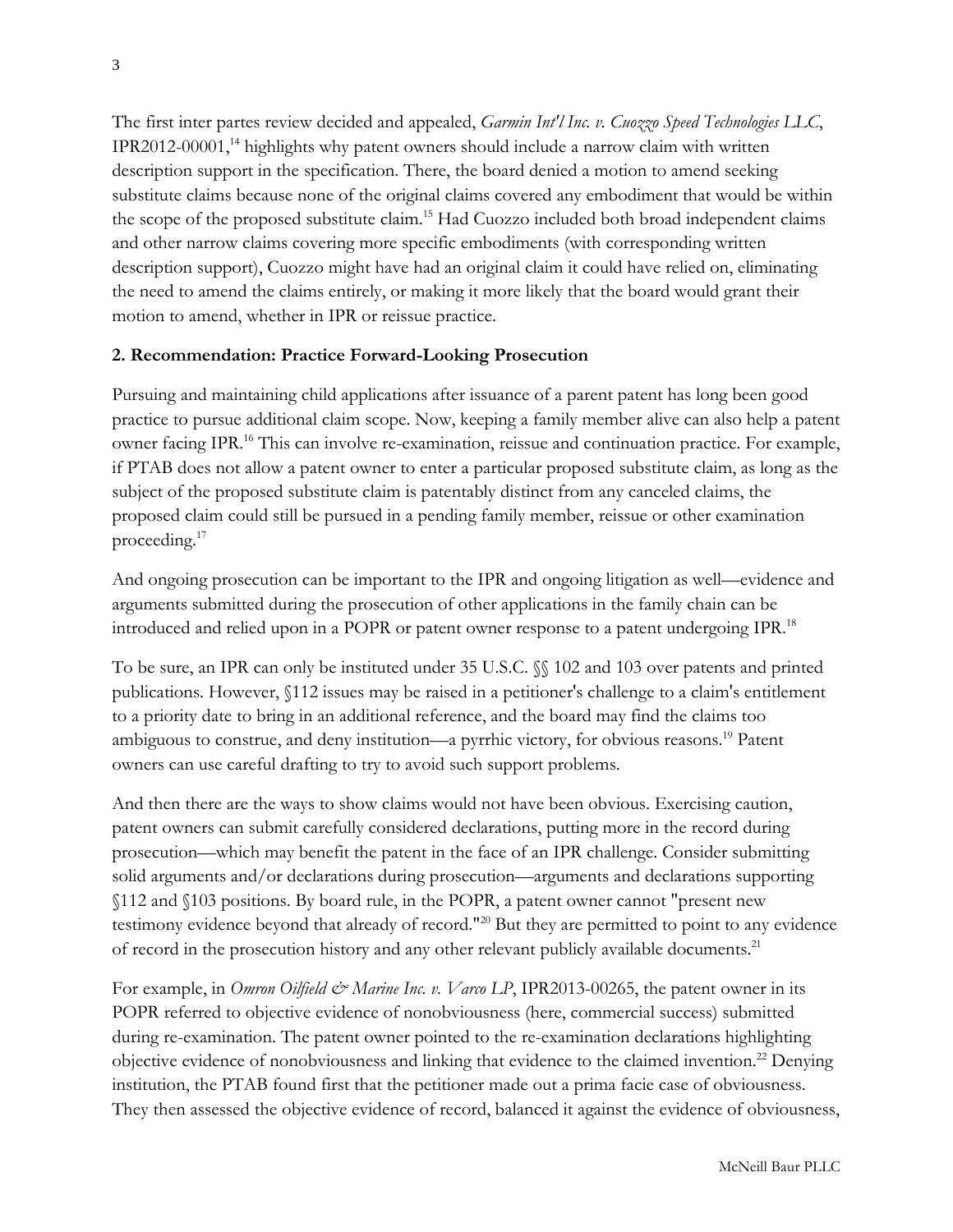and found the objective evidence of nonobviousness persuasive.<sup>23</sup> PTAB denied institution on all challenged claims.24

As always during prosecution, the applicant must collect and present evidence, conforming to current patent case law—especially as set forth in the Manual of Patent Examining Procedure. And applicants should always endeavor to avoid inequitable conduct.<sup>25</sup> Evidence or a declaration thrown together in haste—or otherwise considered defective—may be harmful rather than helpful.<sup>26</sup> So patent owners should proceed judiciously, making reasoned, well-supported legal arguments. Since inequitable conduct cannot be raised during an IPR or post-grant review, there would likely be no estoppel precluding a losing IPR or PGR petitioner from raising inequitable conduct in any subsequent litigation.

# **3. File a Carefully Argued and Complete POPR**

By statute, a patent owner "may" file a POPR before the institution decision.<sup>27</sup> The commentary to the IPR/PGR rules expressly states that "[n]o adverse inferences will be drawn where a patent owner elects not to file a response or elects to waive the response."28 But patent owners must consider that their chances of having an IPR petition denied will almost certainly be increased when an effective POPR is filed, particularly if the strength of the patent was enhanced through artful drafting of the claims and specification and forward-looking prosecution. Remember—a denied IPR petition is a complete win for the patent owner.



Figure 2: Sample of 41 bio/pharma/chem IPR denials of institution.

In 41 of the sample of 165 decisions, the petition was denied, and in 38 of 41, a POPR was filed (93 percent).29 In 21 of 26 cases where the board instituted trial on less than all the asserted claims, the patent owner filed a POPR (81 percent).<sup>30</sup> In 73 of 102 cases where the board instituted trial on fewer than all the grounds asserted in the petition, the patent owner filed a POPR (72 percent).<sup>31</sup>

The POPR provides patent owners—particularly forward-looking patent owners with an excellent specification and prosecution history—with the opportunity to, among other things: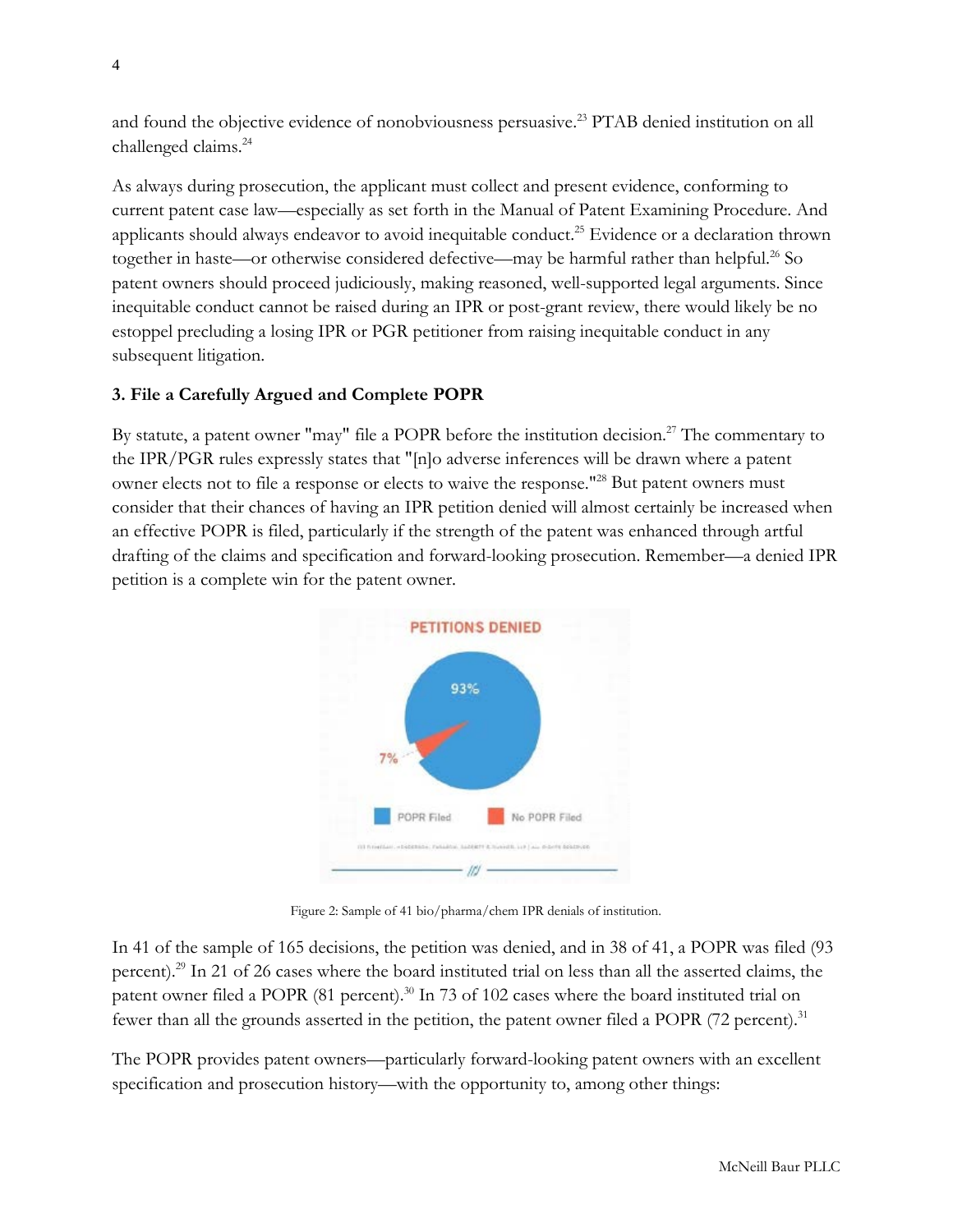- attack the petitioner's standing;
- attack the status of references as prior art;
- attack the petitioner's proposed claim constructions;
- attack the petitioner's unpatentability arguments;

● tell the PTAB why the petition should be denied before a decision on institution, framing the case early, in a way that will remain unrebutted until institution.

In a recent law review article, one of the authors analyzed the first 274 denials of IPR, tracking and counting what the board highlighted as their primary motivation for denial.<sup>32</sup> As shown below, the overwhelming majority of those denied were not due to a standing or procedural error—"did not timely file" or "other"—but rather denied the petition due to either a failure of the evidence presented or a failure to adequately explain or provide reasons to the board. Thus, the patent owner has a chance in the POPR to help PTAB see these weaknesses and conclude that the petitioner did not carry its burden of showing a substantial likelihood of unpatentability.



Figure 3: Primary Reasons for Denial of the first 274 IPR Petitions33

The POPR also gives patent owners the chance to propose a desired claim construction. Proposing claim constructions at the POPR stage may facilitate outright denial, fewer instituted claims, fewer instituted grounds, or, at least, a trial instituted using the patent owner's desired claim construction rather than the petitioner's. A POPR also allows patent owners to show how the intrinsic evidence (the carefully crafted and fully supported claims, specification, and prosecution history) support the patent owners' desired claim constructions.34

To be sure, when the board first introduced IPR, some were concerned that filing a POPR would provide the petitioner an unfair first look into patent owners' IPR strategies.<sup>35</sup> But this concern has been significantly offset by the risk associated with canceled claims if the PTAB institutes an IPR. The POPR provides an opportunity for the patent owner to enter unrebutted arguments of their own prior to institution—earning the ear of the board in a way unlike any other time during trial. The PTAB's desire to have petitioners front-load cases—which makes the most efficient use of the PTAB's resources by allowing PTAB to make the institution decision based on the most information possible—applies to patent owners, too.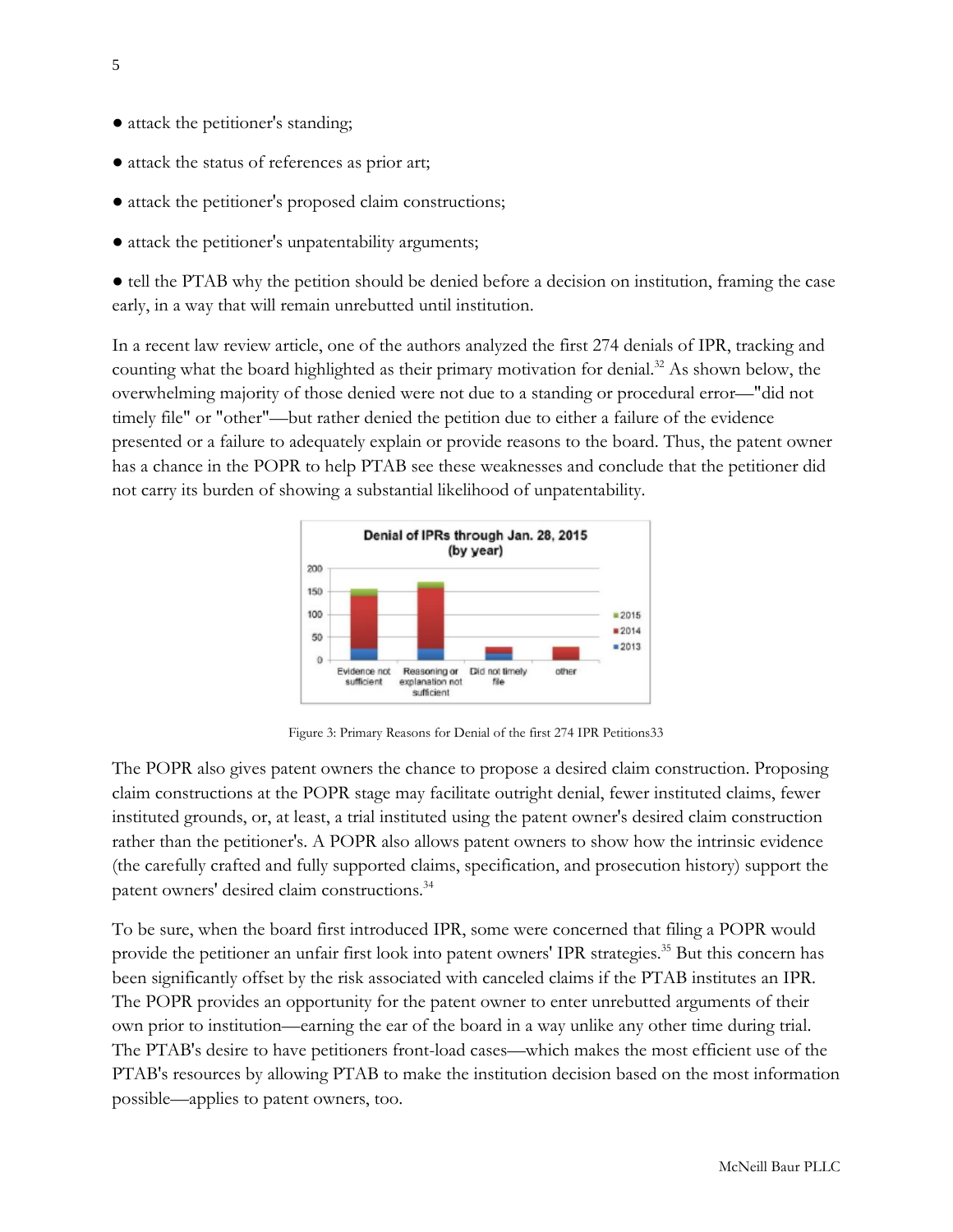If patent owners have dutifully entered relevant and compelling information in the prosecution history, and addressed the closest relevant prior art, that could very well help patent owners convince the PTAB to deny any petitions against the patent.<sup>36</sup> In particular, in the POPR, the patent owner can provide the PTAB a concise, compelling argument why the board should not institute. This may help judges who otherwise would be considering only the petitioner's arguments and expert declaration. Concise, compelling arguments could help PTAB achieve the statutory objectives that IPR proceedings remain "just, speedy, and inexpensive."

### **Conclusion**

For any patent hit with a petition, avoiding an IPR remains the best-case scenario, particularly since the Federal Circuit cannot review the denial.<sup>37</sup> Forward-looking claim and specification drafting, prosecution, re-examination and reissue practice may help better the patent owner's odds. And filing a carefully crafted POPR can lead to denial or an institution on fewer grounds and/or claims than those presented.

### **Endnotes**

<sup>1</sup> See., e.g., America Invents Act: PTAB Stats, Finnegan, available at http://www.aiablog.com/ (posting monthly updates of PTAB statistics); Brian J. Love & Shawn Ambwani, Inter Partes Review: An Early Look at the Numbers, 81 U. of Chi. L. Rev. Dialogue 93, 93 n.3, 94 (2014) (collecting blog statistics; gathering own).

<sup>2</sup> See Kyle Gottuso & Michelle Taylor, Statistical Overview of the First Twenty Months of Inter Partes Review Final Decision, Senniger Powers (posted June 26, 2014) ("The PTAB institutes trial on petitions for IPR at a very high rate."); Tony Dutra, Rader Regrets CLS Bank Impasse, Comments on Latest Patent Reform Bill, Bloomberg BNA Legal and Business News (Oct 29, 2013), available at http://www.bna.com/rader-regrets-cls-n17179879684 (visited Mar. 23, 2015) (quoting Randall Rader, then Chief Judge of the US Court of Appeals for the Federal Circuit, stating that "the PTAB . . . [is] 300 administrative patent judges 'acting as death squads, killing property rights'").

<sup>3</sup> 35 U.S.C. § 314(a).

<sup>4</sup> As of March 6, 2015. Source: http://www.uspto.gov/sites/default/files/documents/030515\_aia\_stat\_graph.pdf.

<sup>5</sup> See U.S. Patent & Trademark Office, AIA Trial Statistics: Graphical Subsets (post Mar. 6, 2015) available at http://www.uspto.gov/sites/default/files/documents /030515\_aia\_stat\_graph.pdf.

<sup>6</sup> As of March 1, 2015. Source: Finnegan research, with thanks to Daniel Klodowski, Kai Rajan, Elliot Cook, Joseph Schaffner, and Cara Lasswell.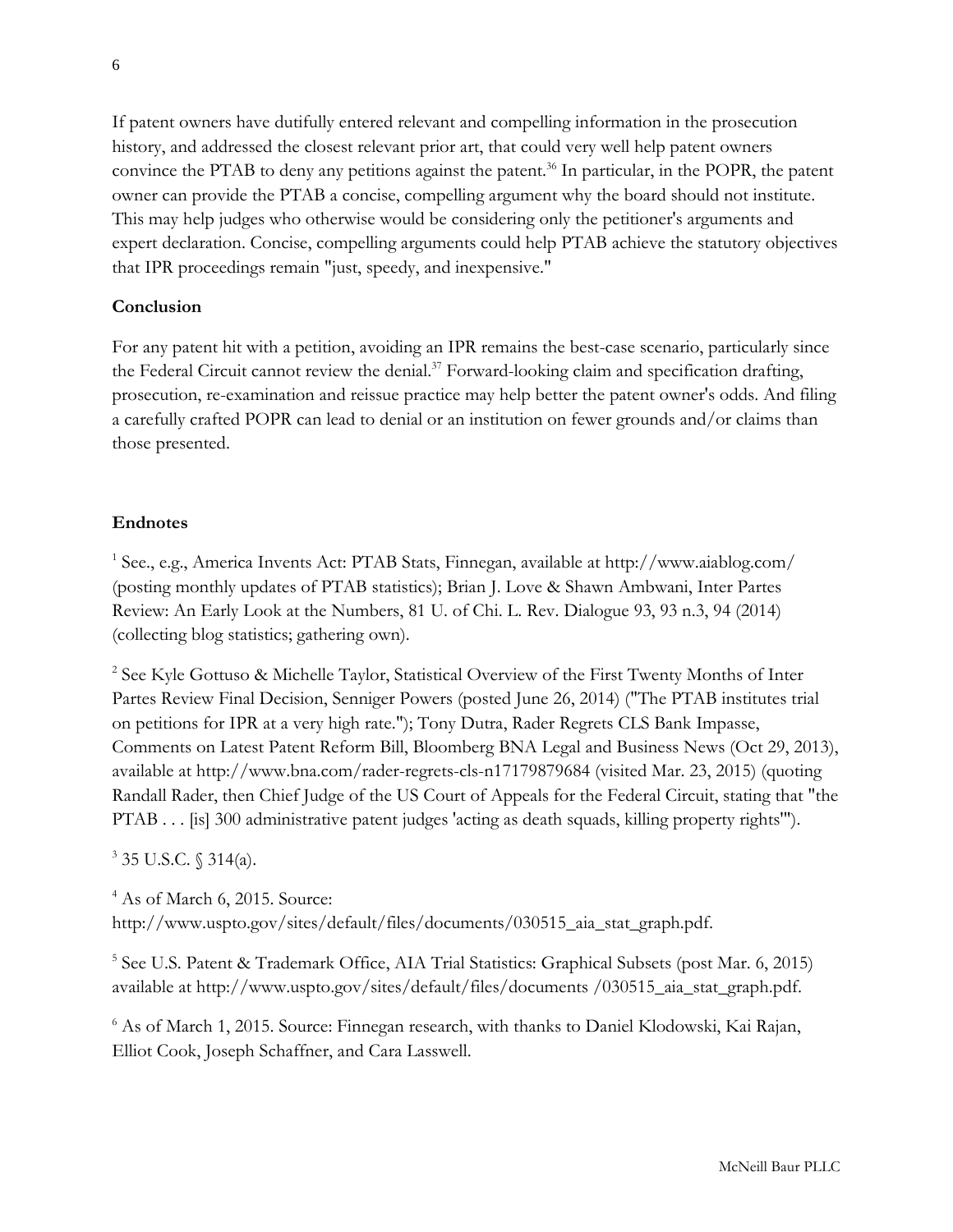<sup>7</sup> In a Notice of Filing Date Accorded. Data shows that the average time to a Notice of Filing Date Accorded has crept up, and the wait can sometimes be as long as a month or more, potentially delaying any final written decision that goes the distance. Note to the early the Board practice of designating a managing judge under 37 C.F.R. § 42.5 has disappeared from most notices.

<sup>8</sup> 37 C.F.R. § 42.107(b) (2015) ("(b) Due date. The preliminary response must be filed no later than three months after the date of a notice indicating that the request to institute an inter partes review has been granted a filing date.").

<sup>9</sup> As of March 1, 2015. Source: Finnegan research, with thanks to Daniel Klodowski, Kai Rajan, Elliot Cook, Joe Schaffner, and Cara Lasswell.

<sup>10</sup> *Id.*

<sup>11</sup>*In re Cuozzo Speed Techs., LLC*, 2015 WL 448667 (Fed. Cir. Feb. 4, 2015) (upholding BRI).

<sup>12</sup> See Sarah Goodman, Patent Profanity—It's Not What You Think, The University of Notre Dame Master in Science in Patent Law Blog (posted Feb. 4, 2013), http://blogs.nd.edu/ patentlaw/ 2013/02/04/patent-profanity-its-not-what-you-think/ ("When drafting patent applications, it is important to avoid the use of certain terminology. Some specific words should either never be used or be used with extreme caution. The use of these words is commonly called "patent profanity." Patent profanity includes words and phrases that cause unnecessary complicated litigation and limit a patent's scope.").

<sup>13</sup> See, e.g., *Conopco, Inc. v. Procter*  $\mathcal{Q}$ *<sup>2</sup> Gamble Co.*, IPR2013-00510, Paper X (P.T.A.B. DATE) (Petitioner argued "no evidence in the '155 patent or its file history of the criticality of the recited ranges in the compositions as claimed[.]").

<sup>14</sup> *Garmin Int'l, Inc. v. Cuozzo Speed Techs. LLC*, IPR2012-00001, Paper 59 (PTAB Nov. 13, 2013), aff'd in *In re Cuozzo Speed Techs., LLC*, 2015 WL 448667 (Fed. Cir. Feb. 4, 2015).

 $15$  35 U.S.C.  $\{(316(d)(3) (2012)\})$ .

<sup>16</sup> Keeping in mind that the Patent Owner should avoid "unreasonable and unexplained delay" in patent prosecution. See, e.g., *Tafas v. Doll*, 559 F.3d 1345 (Fed. Cir. 2009); *In re Bogese*, 303 F.3d 1362 (Fed. Cir. 2002); *Symbol Tech., Inc. v. Lemelson Medical, Educ. & Research Foundation*, 422 F.3d 1378 (Fed. Cir. 2005).

<sup>17</sup> Note that this is not the case for claims canceled by certificate—which represent the end of the line. 37 C.F.R. § 42.73(d)(3); *A.C. Dispensing Equipment Inc. v. Prince Castle LLC*, IPR2014-00511, Paper 18 (PTAB Oct. 17, 2014) ("Patent Owner will not be permitted to obtain in a patent any claims that are not patentably distinct from any claim that is canceled as a result of this proceeding.").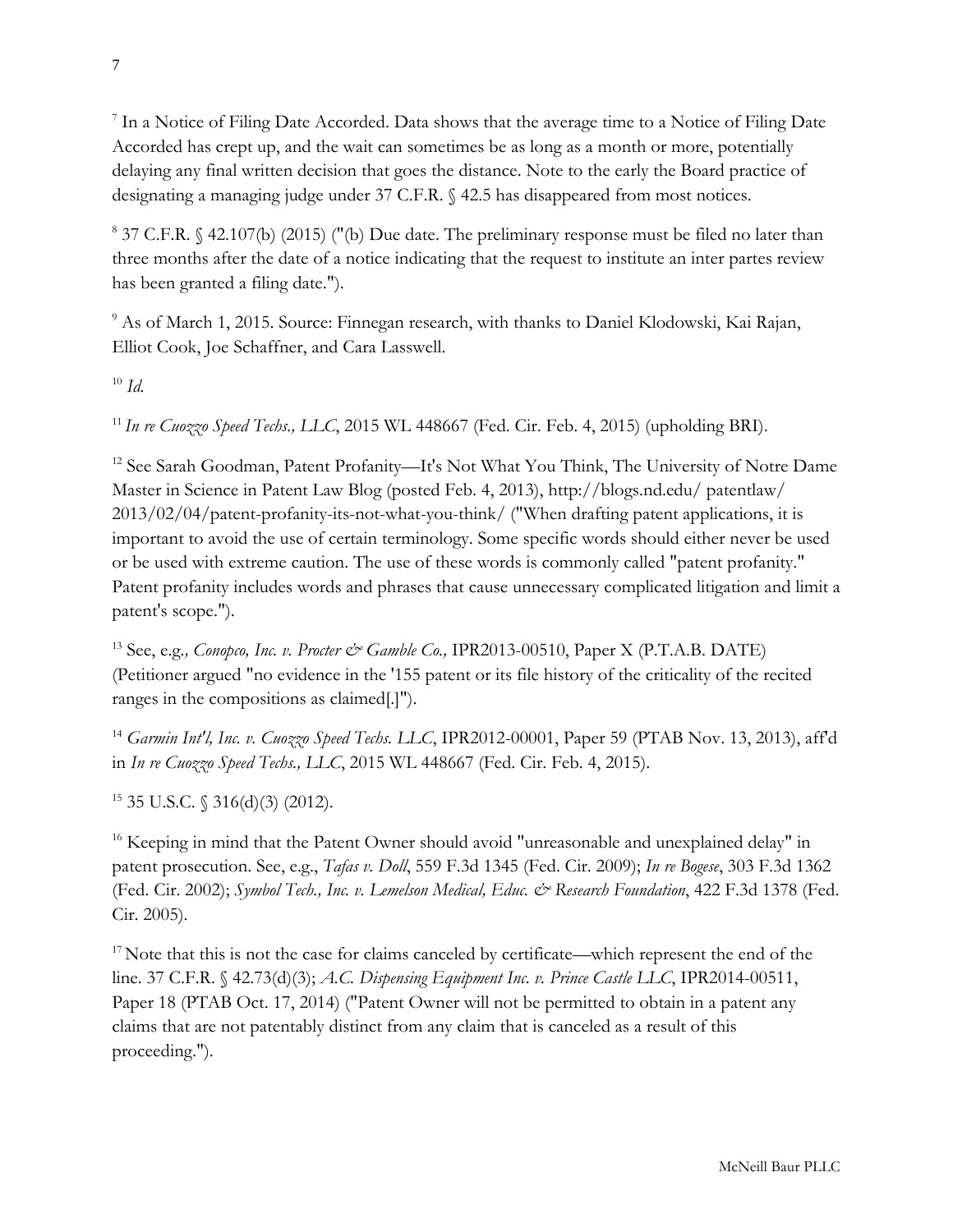<sup>18</sup> See 37 C.F.R.  $\frac{642.107(c)}{N}$  ("No new testimonial evidence. The preliminary response shall not present new testimony evidence beyond that already of record, except as authorized by the Board."). See also *Anova Food, LLC. v. Kowalski*, IPR2013-00114, Paper 11 (PTAB June 25, 2014), where the PTAB accepted declarations prepared during litigation.

<sup>19</sup> *Butamax Adv. Biofuels LLC v. Gevo, Inc*., IPR2013-00539, Paper 33 (PTAB Mar. 3, 2015).

<sup>20</sup> See  $\frac{42.107(c)}{c}$ .

<sup>21</sup> See Anova, Paper 11, at 3 ("37 C.F. R  $\frac{6}{9}$  42.107(c) applies only to 'new' testimony that was taken specifically for the purpose of the inter partes review proceeding at issue, as supported by the discussion and the comments that accompanied the rule. For example, a party submitting the prosecution history for the challenged patent may include a copy of the declarations contained therein. . . . [the] Declaration of Darren Zobrist that was filed in the United States District Court for the District of Hawaii . . . is not 'new' testimonial evidence relied upon by the Patent Owner to support the contentions in the preliminary response, and thus can be appropriately submitted with the response.").

<sup>22</sup> *Omron Oilfield & Marine, Inc. v. Varco, L.P.*, IPR2013-00265, Paper 1 (PTAB May 3, 2013).

<sup>23</sup> *Id*.

<sup>24</sup> *Id*.

<sup>25</sup> Many cases have found inequitable conduct before the Office. See, e.g., *Aventis Pharma S.A. v. Hospira, Inc.*, 675 F.3d 1324 (Fed. Cir. 2012); *Apotex Inc. v. Cephalon, Inc.*, 2011 WL 6090696 (E.D. Pa. 2011), aff'd without op., (Fed. Cir. 2013); *Intellect Wireless, Inc. v. HTC Corp*., 732 F.3d 1339 (Fed. Cir. 2013); *Ohio Willow Wood Co. v. Alps South, LLC*, 735 F.3d 1333 (Fed. Cir. 2013); *Apotex, Inc. v. UCB*, *Inc.*, 763 F.3d 1354 (Fed. Cir. 2014); & *Am. Calcar, Inc. v. Am. Honda Motor Co., Inc.,* 768 F.3d 1185 (Fed. Cir. 2014).

<sup>26</sup> See, e.g., *K-40 Electronics, LLC v. Escort, Inc.,* IPR2013-00203, Paper 6 (PTAB Aug. 29, 2013) (instituting IPR based on legally defective declaration submitted and originally accepted during prosecution).

<sup>27</sup> 35 U.S.C. §§ 313, 323 (2012).

<sup>28</sup> 77 Fed. Reg. 48,680, 48,689 (Aug. 14, 2012)

<sup>29</sup> Source: Finnegan research.

<sup>30</sup> *Id*.

<sup>31</sup> *Id*.